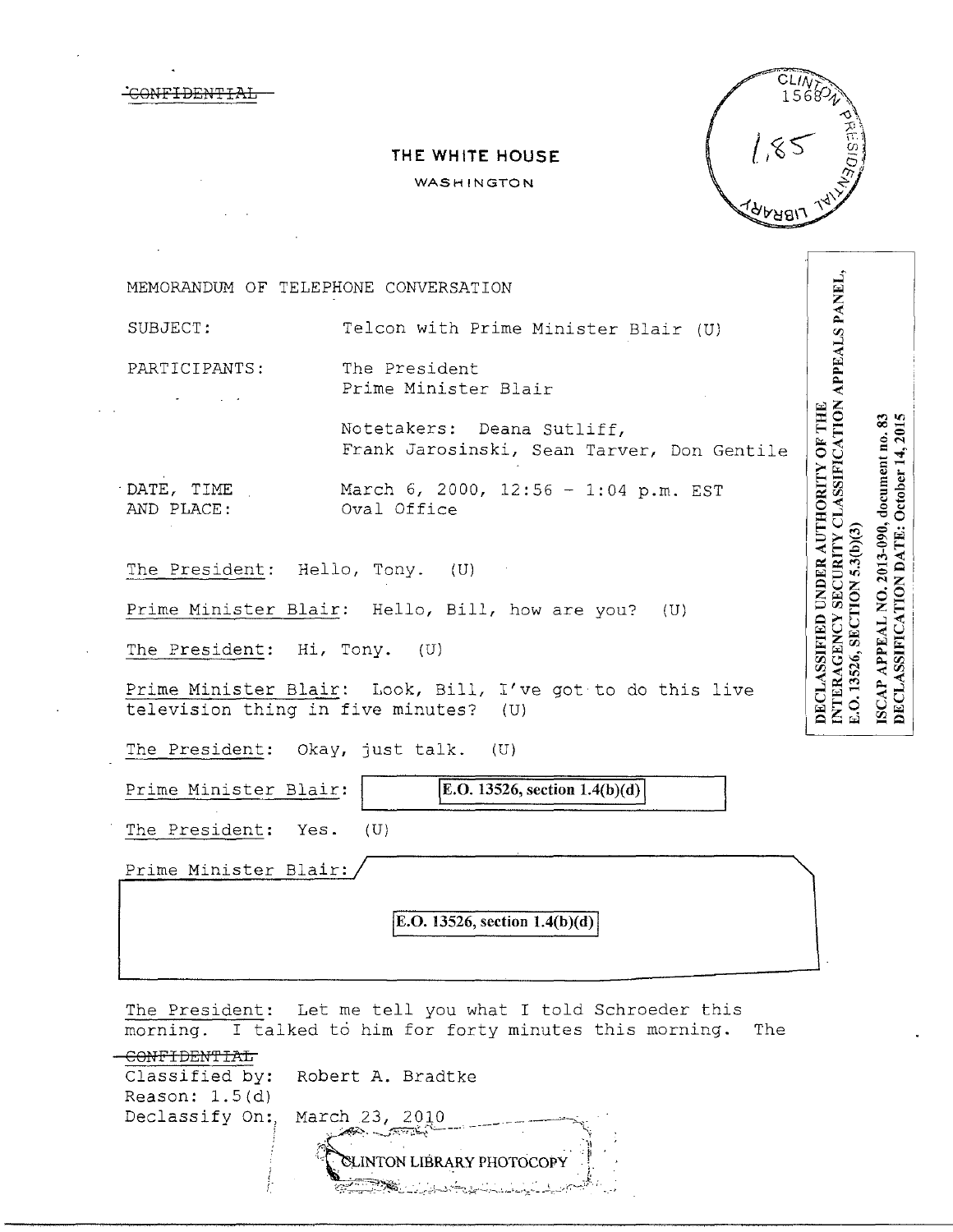$\sim$   $\alpha$ 

| <del>.CONFIDENTI</del> A<br>٠ |
|-------------------------------|

 $\bar{z}$ 

| E.O. 13526, section $1.4(d)$                                                                                              |
|---------------------------------------------------------------------------------------------------------------------------|
|                                                                                                                           |
|                                                                                                                           |
| Prime Minister Blair:                                                                                                     |
| E.O. 13526, section $1.4(b)(d)$                                                                                           |
|                                                                                                                           |
| The President:<br>E.O. 13526, section 1.4(d)                                                                              |
|                                                                                                                           |
| Prime Minister Blair: This is a really important job. Let                                                                 |
|                                                                                                                           |
| The President: It is really important. It's not just<br>political. You need to talk to him. Ley                           |
| Prime Minister Blair: He's in that frame of mind, is he?<br>les.                                                          |
|                                                                                                                           |
| The President: Yes.<br>(U)                                                                                                |
| Prime Minister Blair:                                                                                                     |
|                                                                                                                           |
| E.O. 13526, section $1.4(b)(d)$                                                                                           |
|                                                                                                                           |
| The President: There are a couple of Germans who are qualified,<br>but he can't get them to accept the job. $\varnothing$ |
| Prime Minister Blair: Yes. (U)                                                                                            |
| The President: Absolutely. I can't afford to be the skunk at<br>the garden party. I have got to have some help. (C)       |
|                                                                                                                           |
|                                                                                                                           |
| CLINTON LIBRARY PHOTOCOPY                                                                                                 |
|                                                                                                                           |

 $\overline{c}$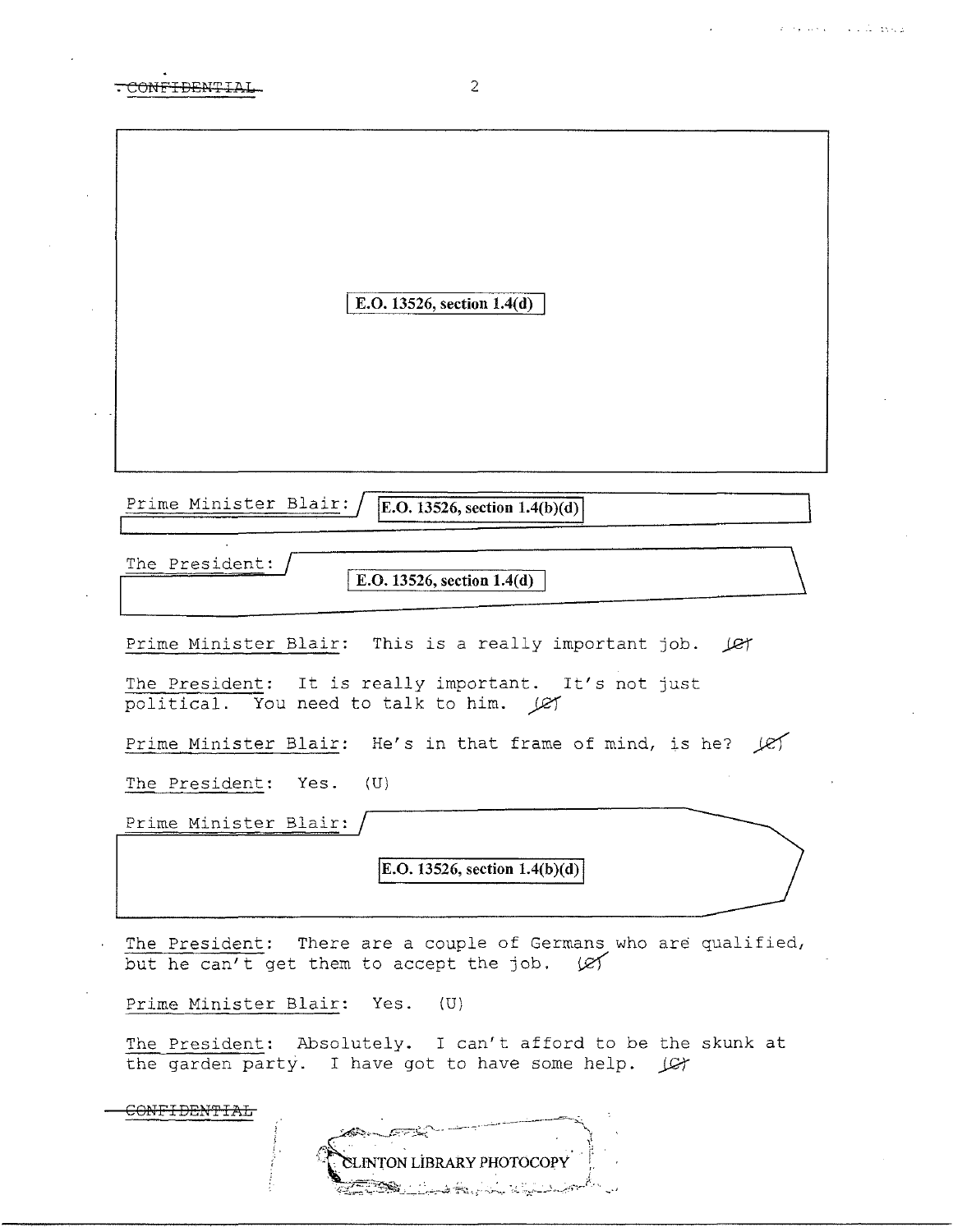| Prime Minister Blair: |                                  |
|-----------------------|----------------------------------|
|                       | [E.O. 13526, section $1.4(b)(d)$ |

The President: He is going to call you. He is calling Kwasniewski first. I told him "this is going to look bad for you. It can't look like you and I made a deal and gagged Europe and infuriated all of the developing countries."  $\downarrow$ 

Prime Minister Blair:

 $E.O. 13526$ , section  $1.4(b)(d)$ 

The President: Yes. (U)

| Prime Minister Blair: / |  |  |
|-------------------------|--|--|
|                         |  |  |
|                         |  |  |

 $E.O. 13526$ , section  $1.4(b)(d)$ 

The President:

I E.O. 13526, section 1.4(d)

Prime Minister Blair: I will say that to him. I just wanted to check with you.  $|C|$ 

The President: E.O.  $13526$ , section  $1.4(d)$ Prime Minister Blair: Look, Bill, I've got to go. (U) The President: Go. We also need to talk about Kosovo.  $\downarrow$  Gt -CONFIDENTIAL

LINTON LIBRARY PHOTOCOPY